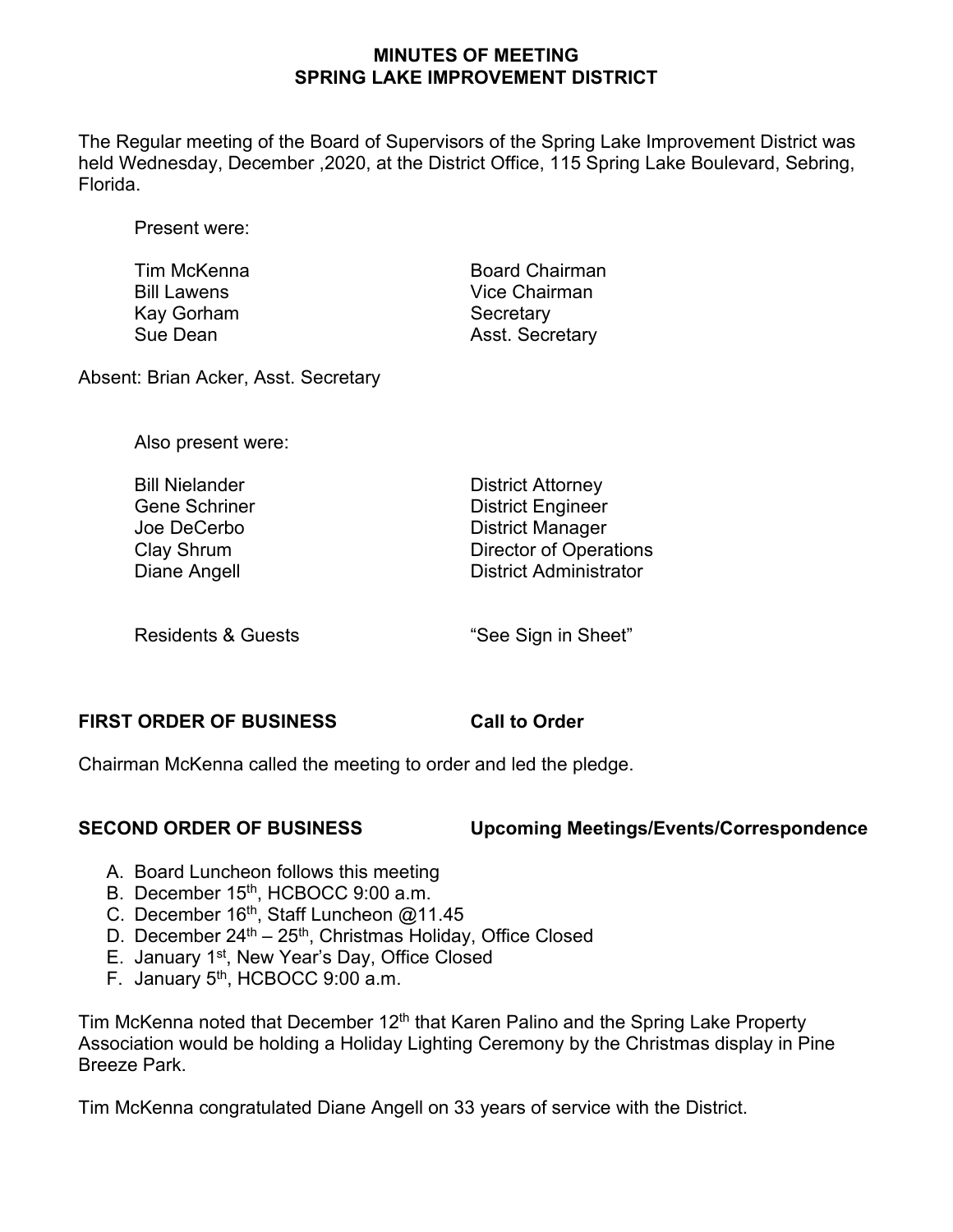### **THIRD ORDER OF BUSINESS Approval of Minutes**

The Board received copies of the minutes from November 11, 2020 for review. There being no further questions.

> ON MOTION by Bill Lawens, seconded by Kay Gorham with all in favor the minutes from November 11, 2020 Board meeting was approved.

### **FOURTH ORDER OF BUSINESS Approval of Financials**

The Board received copies of the November 2020 Financials for review. There being no further questions.

> ON MOTION by Kay Gorham, seconded by Bill Lawens with all in favor the financials from November 2020 were approved.

### **FIFTH ORDER OF BUSINESS Treasurer Report**

### A. **Update**

Assessment deposits in the amount of \$86,325, \$85,136, and \$102,315 were received in November and a deposit in the amount of \$280,660 was received December 3rd. Collections for the year are General Fund 48%, Lot Mowing 38%, and Village I 63%.

Funds are being transferred into the FL Class Accounts. FL Class interest is currently 0.20%. Year to date interest earned is \$15,939.

### B. **Motion to amend FY 2021 Budget**

Diane requested a motion to move funds in the FY 2021 Budget as follows:

\$1,905 to Commercial Insurance \$464 to Legal Expense \$3211 to Water Capital Outlay for a High Service Pump \$1176 to Tax Expense Land Purchase for Wastewater Treatment Plant Expansion

> ON MOTION by Bill Lawens, seconded by Kay Gorham with all in favor to move funds in FY 2021 Budget was approved.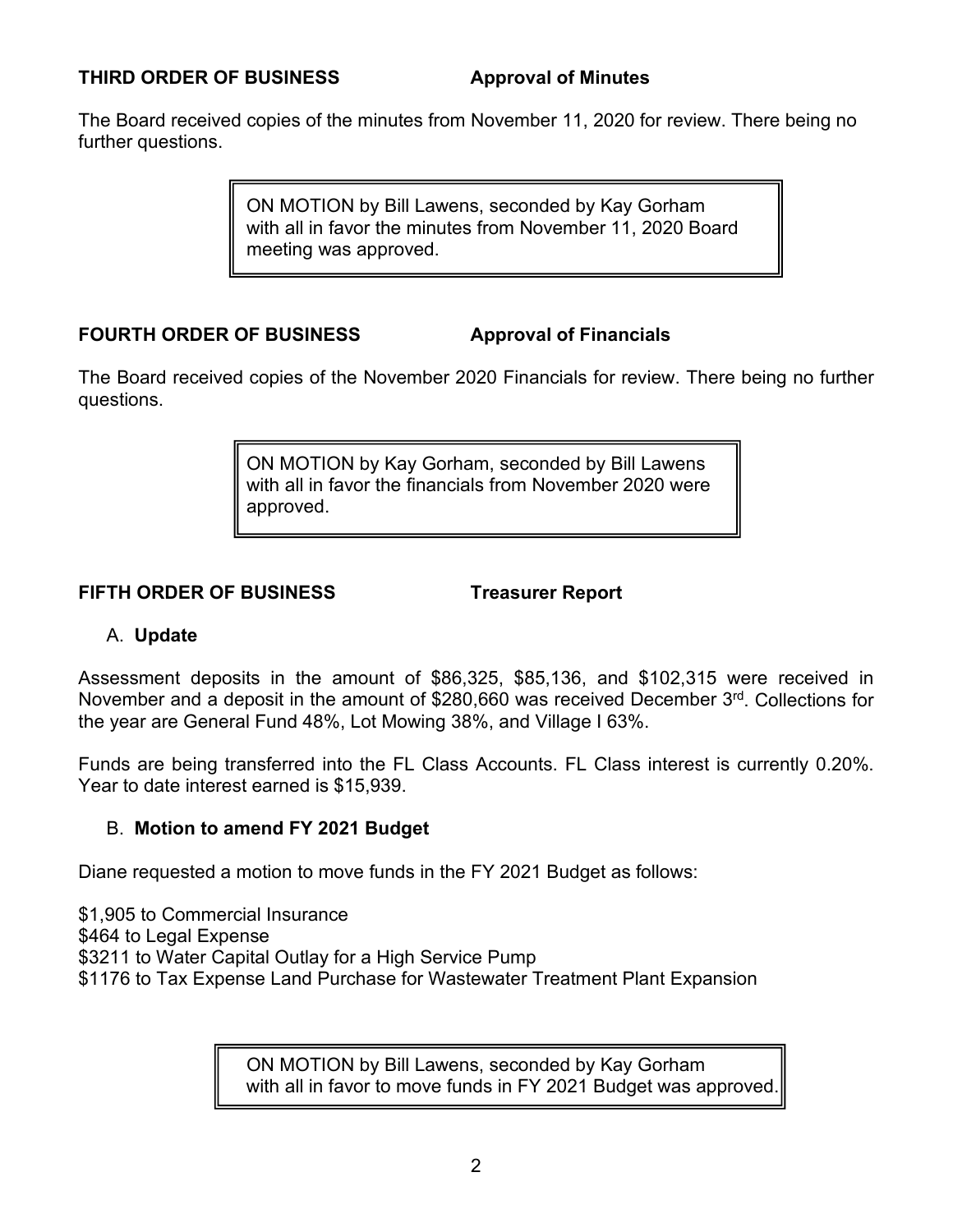## **SIXTH ORDER OF BUSINESS Manager**

A. Introduction of Utility Superintendent Israel Serrano

Joe gave background information on Israel and welcomed him to our team.

B. Updated Supervisor Guides

Joe revised several pages and distributed them to the Board.

C. 2021-2024 Priority Projects

Joe will develop a master list for the Board to review and prioritize.

D. Aquatics

Bill Lawens followed up on Joes comments about Aquatic Spraying. He is extremely disappointed in the condition of the canals and ponds and is tired of staff excuses.

# **SEVENTH ORDER OF BUSINESS Attorney**

A. Comcast Building

Bill Nielander said that he has received the title insurance and there are no problems. We hope to get this closed as soon as possible.

B. Legal Update

Our Attorney notified us that there has been no response from EEOC as of today.

Joe and Bill will meet with Cliff Rhoads to outline a strategy and timetable for presentation to the Board in January.

# **EIGHTH ORDER OF BUSINESS Engineer**

Gene said that even through all the hurdles of 2020 we have managed to get a lot accomplished. We will begin moving forward with the SRF Construction when the District receives the construction loan agreement. He asked the Board to email him with any questions they may have.

Gene said that he sent Don Smith with Delcom the maps he needed.